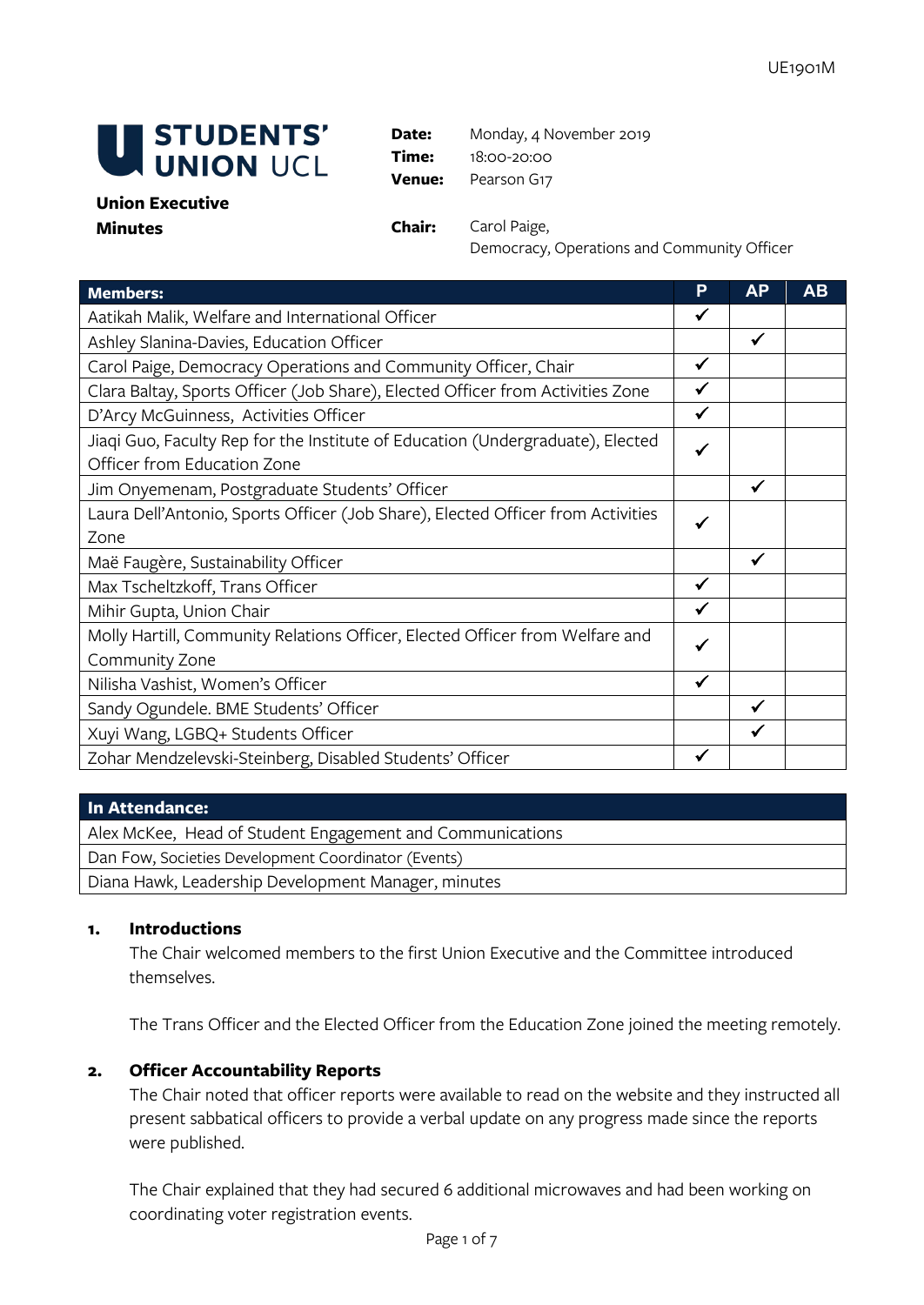The Activities Officer reported that they had been liaising with the Union's External Trustee to develop a participation fund for clubs and societies.

The Welfare & International Officer noted that they had been progressing on a sleep and wellbeing strategy with the Postgraduate Students' Officer.

The Women's Officer reported that they were working on consent training and building a women's community on campus.

The Disabled Students' Officer posed a question to the Welfare and International Officer.

Question: What is the current progress on Union policy UP1803 on mental health funding - has the £140k awarded to mental health services satisfied students' needs, and if not what next steps will the Union be taking to get the further £200k that was assessed as being needed to eliminate the waiting list?

The Welfare & International Officer noted that the funding was used on additional counsellors at Student Psychological Services and that they have a zero waitlist for triage. They were not aware of the waitlist times for regular appointments but meet frequently with the Student Support and Wellbeing Team.

The Disabled Students' Officer reported that they were working with the Disabled Students' Network to publish a manifesto of things to change on campus for disabled students and they would be collating an evidence base to present their findings at a future policy zone.

# **3. Report from Activities Zone**

The Activities Officer reported that the first meeting of the Activities Zone had gone well. They updated the Committee on key items discussed including their priorities for the year as agreed by the Zone:

1. Increasing the efficiency of Clubs/Societies admin

- 2. Inclusivity
- 3. Increasing opportunities
- 4. Mental Health and Wellbeing
- 5. Promoting and sustaining the Union and its reputation

## **4. Report from Welfare & Community Zone**

The Welfare & International Officer provided a report from the Welfare & Community Zone and presented the agreed priorities:

- 1. Decrease Accommodation prices
- 2. Sustainability
- 3. Student safety and security
- 4. Hall furnishing/maintenance
- 5. Brexit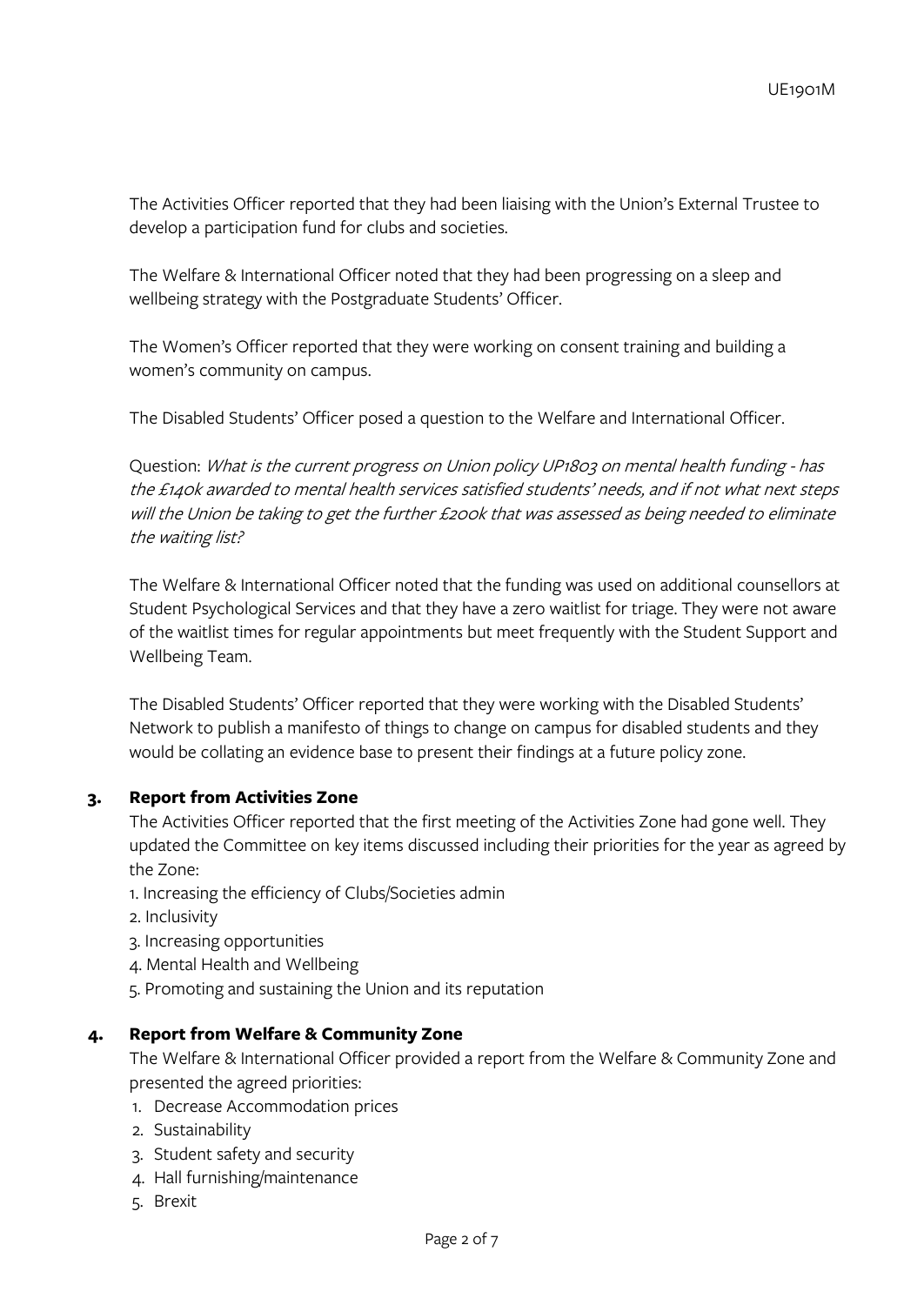# **5. Report from Education Zone**

The Chair reported on behalf of the Education Officer that the Education Zone had agreed the following priorities:

- 1. Student engagement
- 2. Student Wellbeing
- 3. Sustainability
- 4. Faculty wider student led events
- 5. Supporting students on interruption

## **6. Phineas Consultation**

The Chair reported that there was an open consultation for students to participate in. The consultation is open until 15 November. The findings would be brought to the next Union Executive meeting for all members to discuss.

**Action:** All members to participate in the Phineas Consultation and encourage other students to http://studentsunionucl.org/mascotconsultation

# **7. Elections to Vacant Committee Positions**

The Chair noted that all Union Executive members had received a link to an online election portal to elect students who had put themselves forward for SU Board Committees and UCL Committees. All members of Exec should vote via the link, which would be open until midnight.

The Disabled Students' Officer reported that they no longer wished to put themselves forward for the Education Committee.

**Action:** All Exec members to vote online for SU Board Committee and UCL Committee vacancies.

## **8 Policy passed at Zone meetings**

The Chair explained to the Committee that policies had been passed at Zone meetings by a simple majority and Union Exec would discuss each policy and decide whether to ratify the policy. It should also agree on steps to ensure the policy would be implemented.

1. The Activities Officer introduced the first policy: **New Ways to Affiliate Departmental Societies.** They explained that departmental societies can affiliate but the society must be open to all members. They noted, however, that it is rare for students outside of a department to join a departmental society. Some activities within the society may be restricted to certain groups as well.

The Chair asked if there were any objections to the policy. There were none. The policy was **RATIFIED**.

**ACTION:** The Activities Officer to discuss the workarounds for affiliating departmental societies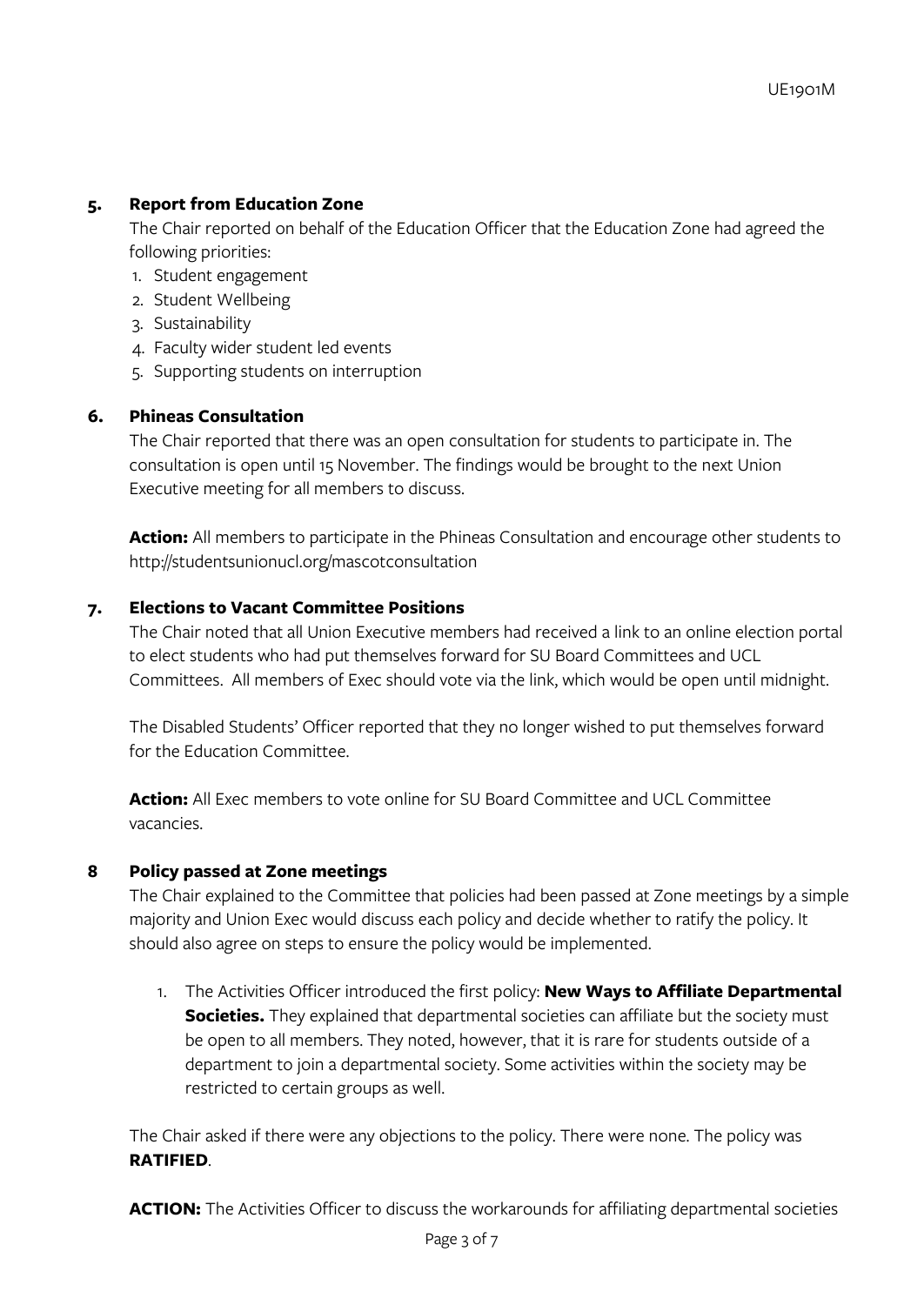with the policy proposer.

2. The Activities Officer introduced the second policy: **Reduce Printing, Increase Digital Signage**. They explained that this policy would not set caps on printing as that would be difficult to implement for each society.

The Chair asked if there were any objections to the policy. There were none. The policy was **RATIFIED**.

The Chair also noted that this policy would be discussed at the Welfare & Community Zone.

**ACTION:** Activities Officer to consider building an incentive structure within the Societies Development Award, ensure Clubs and Societies Presidents and Treasurers are encouraged to reduce printing, and liaise with the marketing team to open up digital signage to clubs and societies.

3. The Welfare & International Officer introduced the third policy: Tumble Dryers in the Union. They explained that this policy was amended as it had originally asked for the Union to purchase dryers. This would be impractical and so the amended policy resolves to better communicate tenants' rights to do with damp and local laundrette facilities.

The Chair asked if there were any objections to the policy. There were none. The policy was **RATIFIED**.

Members noted that the Union should also be lobbying UCL accommodation to increase the amount of washers and dryers available in halls.

**ACTION:** Campaign for more laundry facilities in halls, develop a map of local laundry facilities and a guide outlining tenancy rights.

4. The Chair introduced the fourth policy: **Provide Subtitles for Students with Hearing Impairments**. They noted that the Union would lobby UCL to improve accessibility with subtitles including through Lecturecast.

The Chair asked if there were any objections to the policy. There were none. The policy was **RATIFIED**.

**ACTION:** To liaise with the digital education team at UCL to improve subtitling.

## **9 AGD: Postgraduate Students' Officer addition to Activities Zone**

The Chair introduced the AGD and noted that all other constituency based officers had voting rights across Zones. They explained that the Union was committed to improving the postgraduate student experience and having a postgraduate voice on the Activities Zone would be working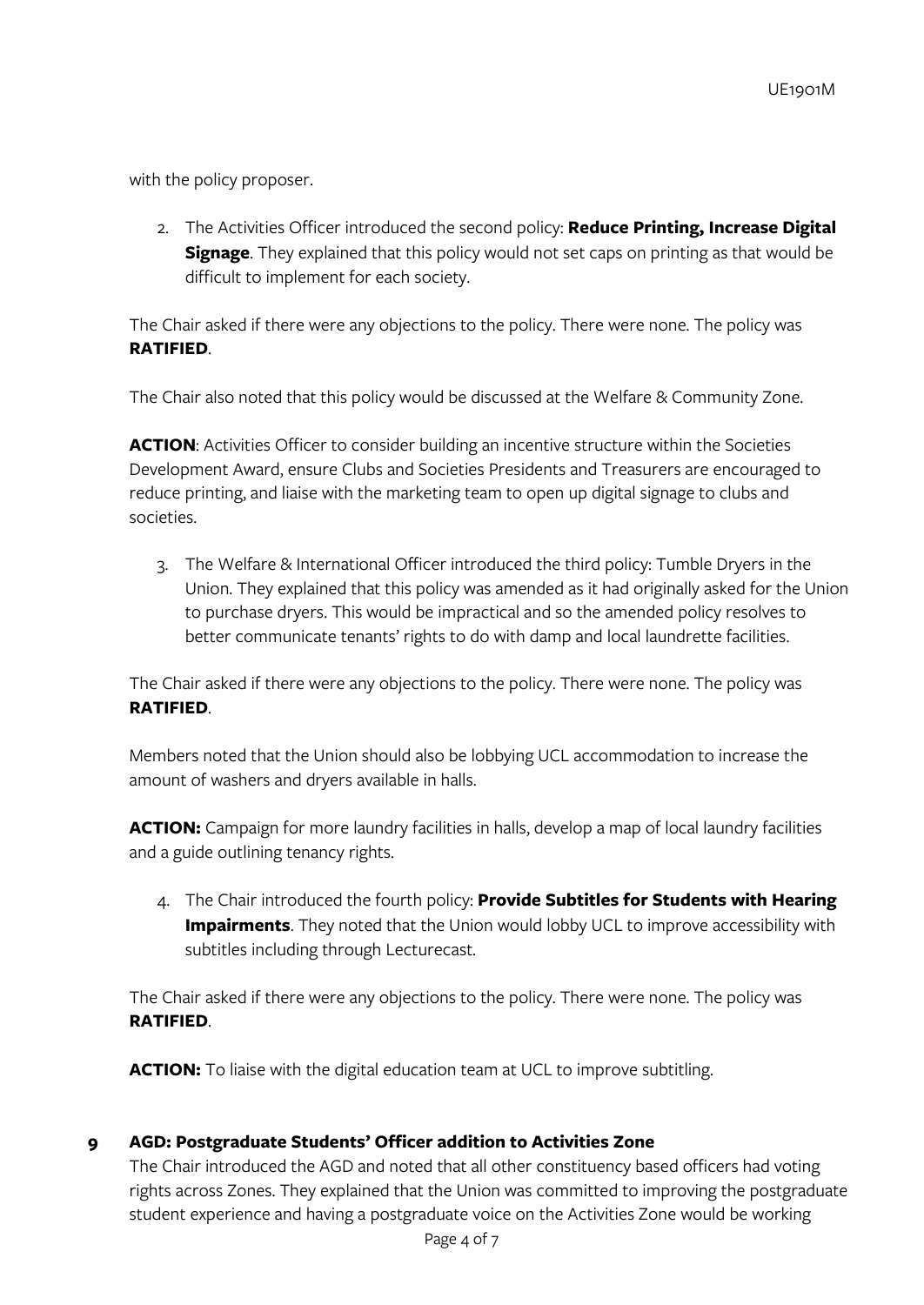towards achieving this.

There were no questions or further speeches. The Chair moved to a vote and reminded all that a 75% majority was required for the AGD to be carried.

| Vote    | Number |
|---------|--------|
| For     | 10     |
| Against | C      |
| Abstain | C      |

**Decision**: The AGD was **CARRIED**.

#### **10 AGD: NUS Elections**

The Chair introduced the AGD noting that previously NUS Conference Delegates were elected eight months in advance of the annual conference they attend. To improve their experience and engagement with delegates, they suggested moving the elections closer to the conference.

There were no questions or further speeches. The Chair moved to a vote and reminded all that a 75% majority was required for the AGD to be carried.

| Vote    | Number |
|---------|--------|
| For     | C      |
| Against | C      |
| Abstain |        |

**Decision**: The AGD was CARRIED.

## **11 AGD: Introduction of Arts Representatives to Activities Zone**

The Activities Officer noted that there was an oversight in creating Activities Zone membership with solely the Arts Officer representing arts societies. They noted that the other part-time officers had multiple reps from sports and other societies. Committee members queried whether there would be interest from arts members to put themselves forward for the positions. The Activities Officer confirmed there would be students interested in taking on the roles.

There were no further questions or further speeches. The Chair moved to a vote and reminded all that a 75% majority was required for the AGD to be carried.

| Vote    | Number |
|---------|--------|
| For     | 10     |
| Against |        |
| Abstain |        |

#### **Decision**: The AGD was **CARRIED.**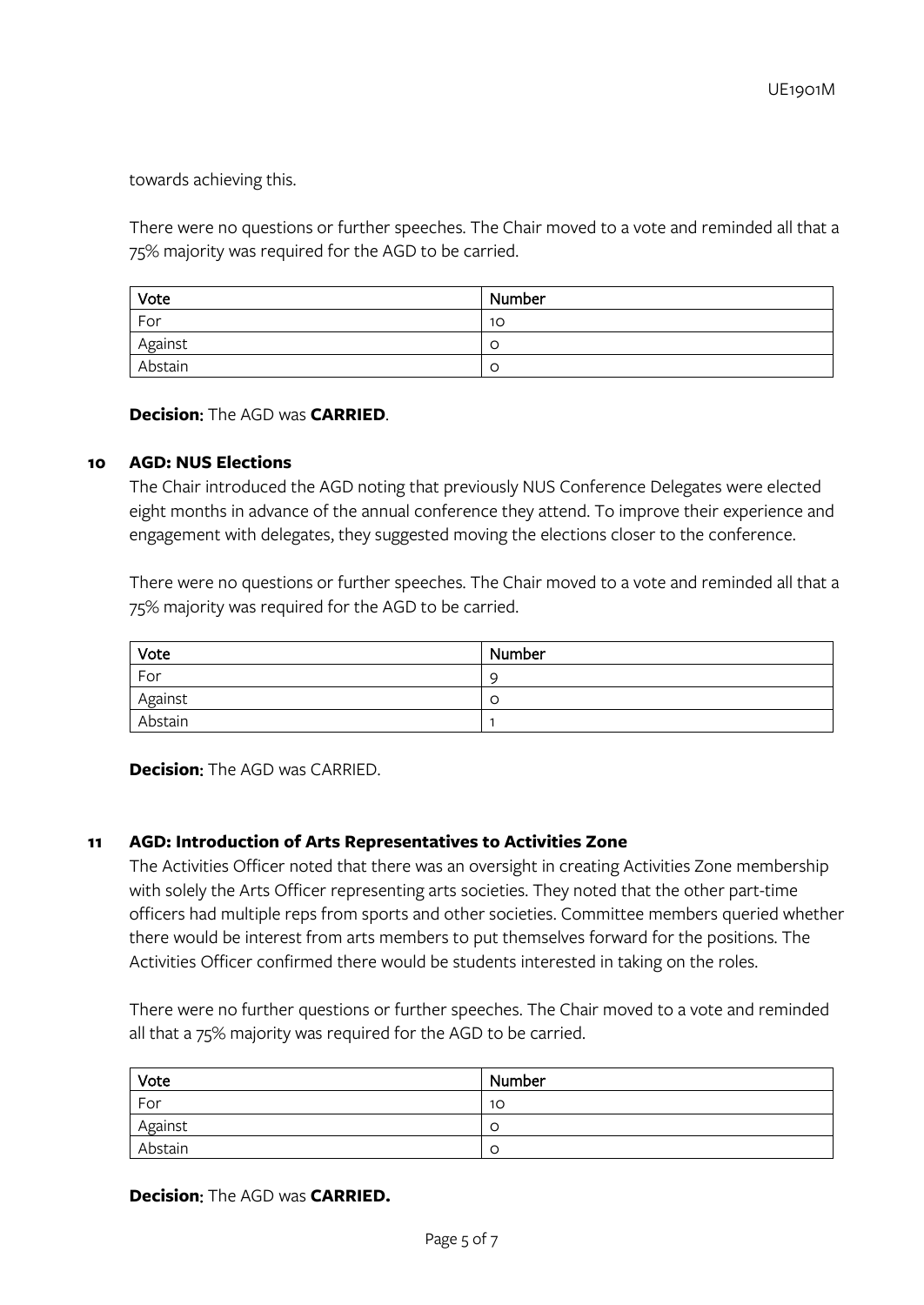#### **12 Co-opted Zone Members**

The Chair noted that there were a number of vacant positions on Education and Activities Zone that did not have candidates in the recent elections.

The Activities Officer explained that the two newly introduced Arts reps should be elected and that steps should be taken to ensure reps are joining from different societies. The Community Relations Officer explained that co-opting a rep from the political societies constituency may be problematic and an election would be preferred.

The Committee discussed the importance of elections and promotion of the roles.

**ACTION:** To run an election for the vacant Activities Reps as soon as possible.

The Committee also discussed how Faculty Reps are co-opted via their faculties—in an objective manner, drawing from a pool of already elected course and lead departmental reps.

**DECISION:** To allow Education Zone co-opted Faculty Reps to join as full-members of Education Zone.

#### **13 Updates from/into Board of Trustees**

The Chair reported that the Finance Committee had recently undergone a staffing restructure and positions were currently being recruited. The outcome of the restructure would improve efficiencies in the team and positively impact students who work with the Union's finance team.

The Chair also explained that the Union was refreshing its strategy. The Head of Student Engagement and Communication noted that the strategy document had not been previously communicated to students but they would like feedback from Union Executive members.

**ACTION:** Share the Union strategy and discuss at the next Union Executive meeting.

#### **14 Any Other Business**

The Trans Officer reported that they would like staff to note their pronouns in staff signatures. They would also like to see Gendered Intelligence training delivered to staff.

The Disabled Students' Officer noted that they had hoped to implement Disability Awareness training. The Welfare & International Officer explained that this was already planned.

**ACTION:** The Disabled Students' Officer, Welfare & International Officer and Trans Officer to work on staff training

The Trans Officer also explained that they would like to see more gender inclusive toilets around campus. The Disabled Students' Officer commented that the signage on the new 1st and 3rd floor Union toilets were very well-received.